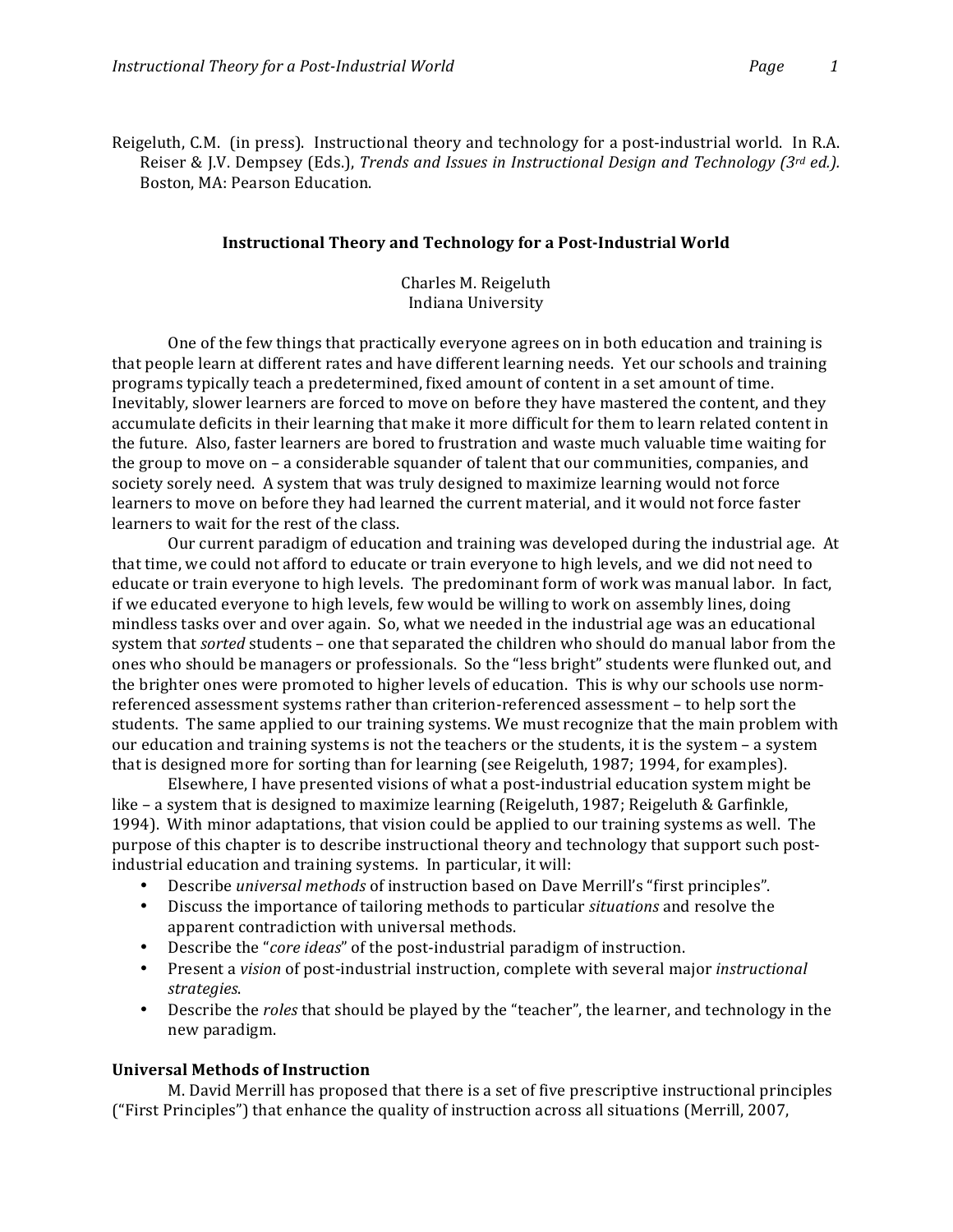2009). Those principles have to do with task-centeredness, activation, demonstration, application, and integration. Briefly, they are as follows:

Task-Centered Principle

- Instruction should use a *task-centered* instructional strategy.
- Instruction should use a *progression* of increasingly complex whole tasks.

Demonstration Principle

- Instruction should provide a demonstration of the skill. The demonstration should be *consistent* with the type of skill or component skill: kinds-of, how-to, or what-happens.
- Instruction should provide *guidance* that relates the demonstration to generalities.
- Instruction should engage learners in *peer-discussion* and *peer-demonstration*.
- Instruction should allow learners to observe the demonstration through *media* that are appropriate to the content.

Application Principle

- Instruction should have the learner apply the skill. The application should be *consistent* with the type of skill or component skill: kinds-of, how-to, and what-happens.
- Instruction should provide intrinsic or corrective *feedback*.
- Instruction should provide *coaching*, which should be gradually withdrawn to enhance application.
- Instruction should engage learners in *peer-collaboration*.

**Activation Principle** 

- Instruction should activate relevant cognitive structures in learners by having them recall, describe, or demonstrate relevant *prior knowledge* or experience.
- Instruction should have learners *share* previous experience with each other.
- Instruction should have learners recall or acquire a *structure* for organizing new knowledge.

Integration Principle

- Instruction should integrate new knowledge into learners' cognitive structures by having them *reflect* on, discuss, or defend new knowledge or skills.
- Instruction should engage learners in *peer-critique*.
- Instruction should have learners create, invent, or explore *personal ways to use* their new knowledge or skill.
- Instruction should have learners *publicly demonstrate* their new knowledge or skill.

While these principles might apply universally to all instructional situations (situations involving aided learning), the specific methods by which each principle is implemented must vary from one situation to another for instruction to be of high quality (Reigeluth & Carr-Chellman, 2009a). For example, for "Instruction should use a *task-centered* instructional strategy," the nature of the task-centered strategy may need to vary considerably from one situation to another. Similarly, for "Instruction should provide coaching," the nature of the coaching should vary considerably from one situation to another. So let's explore these variations, or "situationalities."

# **Situational Methods of Instruction**

Principles and methods of instruction can be described on many levels of precision (Reigeluth & Carr-Chellman, 2009b). For example, on the least precise level, Merrill states that instruction should provide coaching. On a highly precise level, one could state, "when teaching a procedure, if a learner skips a step during a performance of the procedure, the learner should be reminded of the step by asking the learner a question that prompts the learner to recognize the omission." When we provide more precision in a principle or method of instruction, we usually find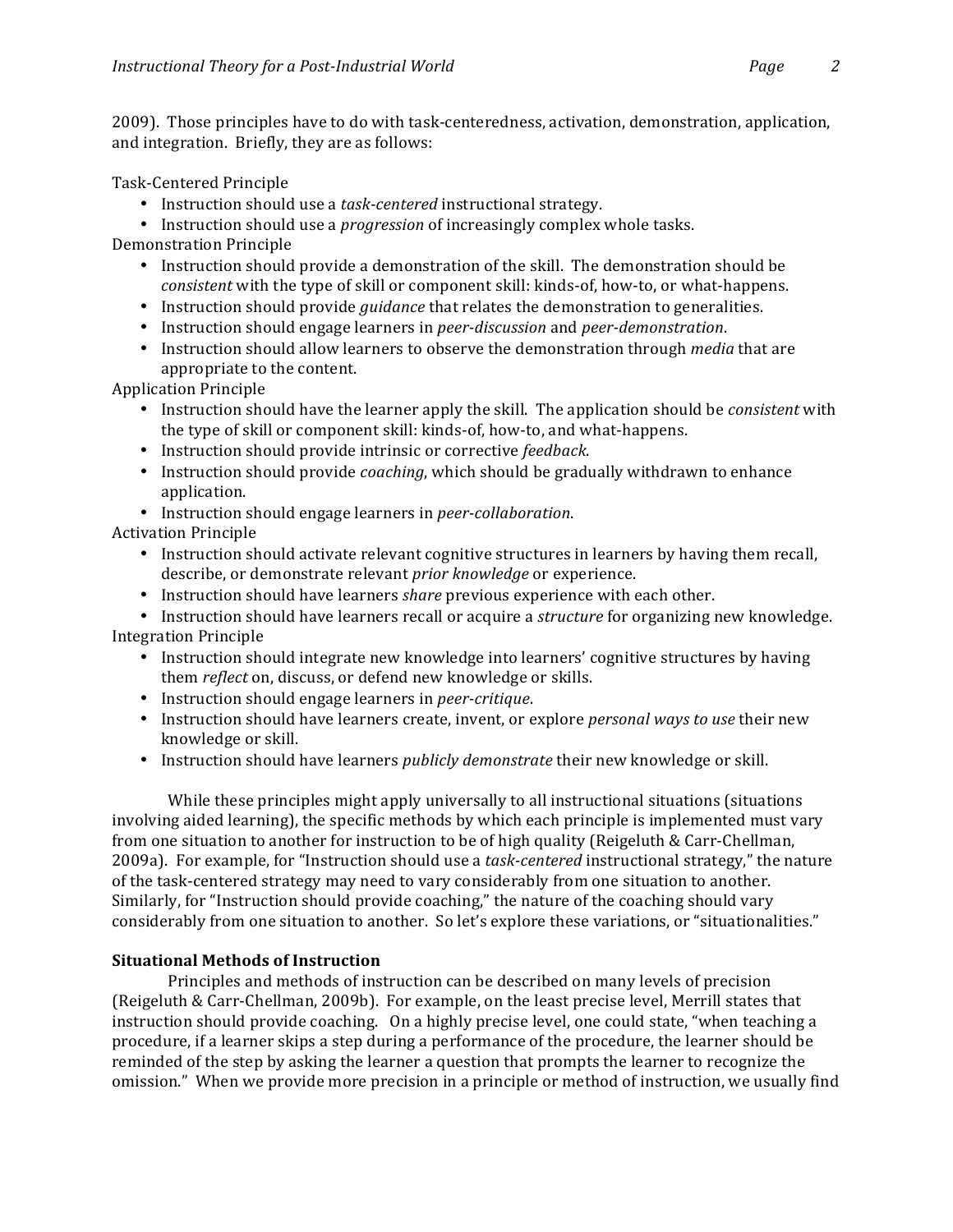that it needs to be different for different situations. Reigeluth (1999a) referred to the contextual factors that influence the effects of methods as "situationalities."

The challenge for instructional agents (and therefore instructional theorists) is to identify which situationalities are important for selecting each method. Furthermore, methods may be combined into a "package deal" that is made up of an interrelated and interdependent set of methods, in which case we need to identify which situationalities are important for selecting each "package" (set of methods).

Reigeluth and Carr-Chellman (2009a) propose that there are two major types of situationalities that call for fundamentally different sets of methods:

- 1. Situationalities based on different approaches to instruction (means), such as:
	- 1.1. Role play
	- 1.2. Synectics
	- 1.3. Mastery learning
	- 1.4. Direct instruction
	- 1.5. Discussion
	- 1.6. Conflict resolution
	- 1.7. Peer learning
	- 1.8. Experiential learning
	- 1.9. Problem-based learning
	- 1.10. Simulation-based learning
- 2. Situationalities based on different learning outcomes (ends), such as:
	- 2.1. Knowledge
	- 2.2. Comprehension
	- 2.3. Application
	- 2.4. Analysis
	- 2.5. Synthesis
	- 2.6. Evaluation
	- 2.7. Affective development
	- 2.8. Integrated learning (involves integration of subject areas, as in thematic learning, problem-based learning, task-based learning, and much project-based learning).

Reigeluth and Carr-Chellman (2009c) describe the current, generally agreed-upon knowledge ("common knowledge base") for nine of those sets of methods.

In the remainder of this chapter, I provide a more holistic vision of what the post-industrial paradigm of instruction might be like. I start with "core ideas," followed by one possible vision, and finally roles of key players for this paradigm of instruction.

# **Core Ideas for the Post-industrial Paradigm of Instruction**

The following are some core ideas for the post-industrial paradigm of instruction. They are presented as dichotomies to contrast them with the core ideas that characterize the industrial-age paradigm of instruction, but it should be understood that dichotomies are usually false, and postindustrial thinking is characterized more by "both-and" than "either-or".

**Learning-focused vs. sorting focused.** This core idea was discussed earlier in this chapter. All the following core ideas are chosen to support this central idea.

**Learner-centered vs. teacher-centered instruction.** McCombs and Whisler (1997) define learner centered as:

The perspective that couples a focus on individual learners (their heredity, experiences, perspectives, backgrounds, talents, interests, capacities, and needs) with a focus on learning (the best available knowledge about learning and how it occurs and about teaching practices that are most effective in promoting the highest levels of motivation, learning, and achievement for all learners). (p. 9)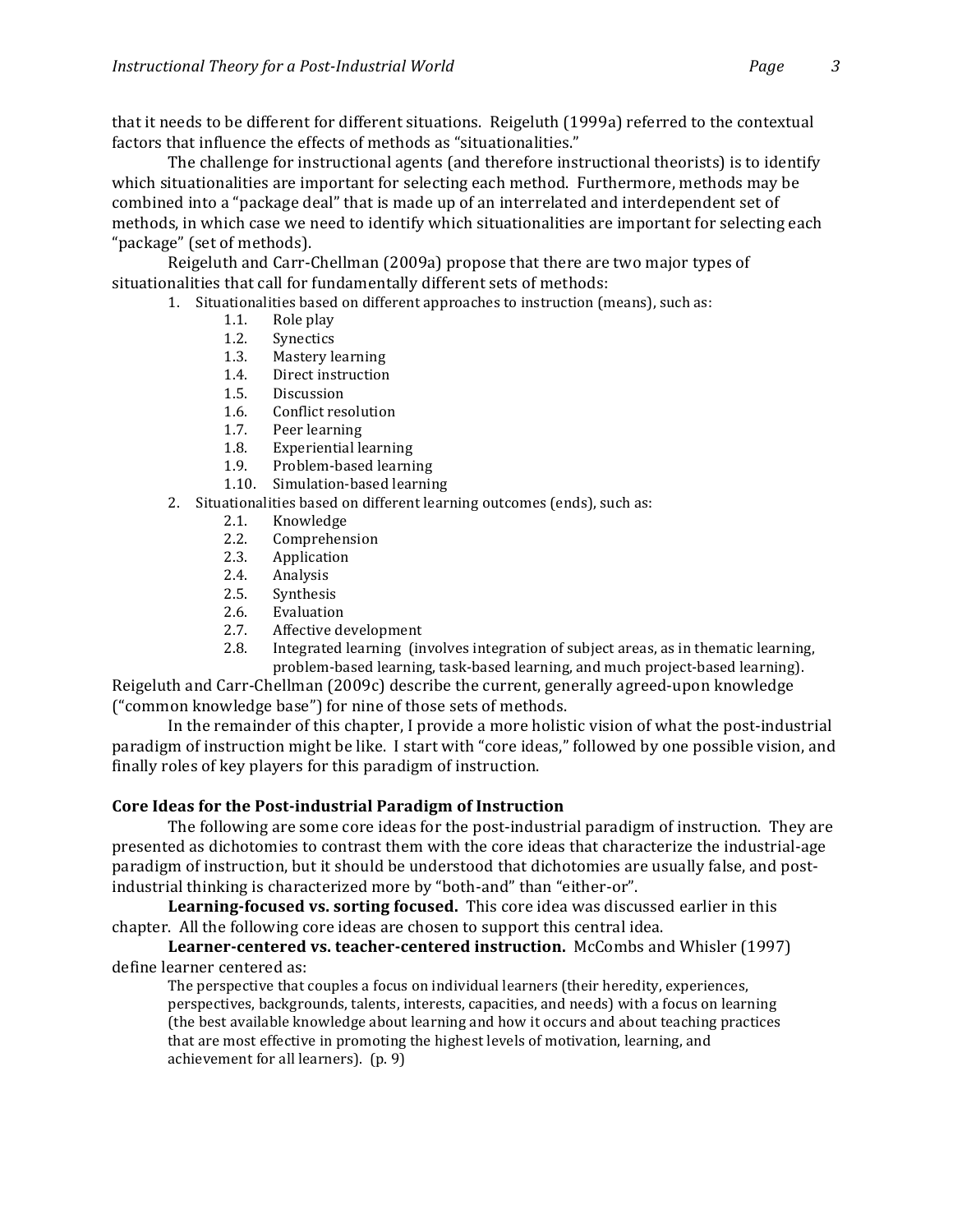To this I would add that the instructional methods are largely tailored to each learner and carried out by the learner rather than by the teacher. Learners also play a larger role in directing their own learning, including reflection on and in learning.

**Learning by doing vs. teacher presenting.** Most of a student's time is spent performing authentic tasks (e.g., problem-based learning, project-based learning, performance-based learning), rather than listening to a teacher. Some talk about such task-based instruction in terms of the " student as worker" and the "teacher as manager," rather than the teacher as worker (Schlechty, 2002). Others call this the teacher as "guide on the side" rather than "sage on the stage." Some call it the constructivist approach to learning. The bottom line is that task-based instruction is active, learner-centered, and largely self-directed.

**Attainment-based vs. time-based progress.** Each student moves on to a new topic or competency when she or he has attained a standard of achievement, rather than when a certain amount of time has passed. A student is not forced to move on before attaining the standard and is allowed to move on as soon as the standard is attained. This avoids the huge waste of student time that exists in the industrial-age paradigm of education. This is a standards-based approach to education in the truest sense of the term. Mastery learning (Block, 1971; Bloom, 1968, 1981) and the Personalized System of Instruction (Keller, 1968) were early implementations of this core idea.

**Customized vs. standardized instruction.** The new paradigm offers customized rather than standardized learning experiences. This goes beyond attainment-based progress (which is customized pacing) to include *customized content* and *customized methods*. While there is a core of knowledge, skills, and attitudes that all students learn, there is considerable time for students to cultivate their particular talents, interests, and strengths. Also, Howard Gardner has shown that students differ in their profile of seven major kinds of intelligence and has argued that a student's strongest intelligences can be used most effectively as "entry points" for learning knowledge, skills, and attitudes (Gardner, 1999). Methods are also customized for some other kinds of learner characteristics and preferences. *Personal learning plans* (different in important ways from IEPs<sup>1</sup>) and learning contracts are valuable tools for customizing learning.

**Criterion-referenced vs. norm-referenced testing.** The two purposes of student assessment in the new paradigm are to guide student learning (formative assessment) and to certify student attainments (summative assessment). Norm-referenced assessment (another form of summative assessment) is no longer used. *Formative assessment* entails providing each student with immediate feedback on performance, with hints or other forms of guidance to help the student learn from mistakes. Summative assessment entails certifying when a student has reached the standard for any given attainment.

**Collaborative vs. individual.** In the workplace, most knowledge work is done in teams. Collaboration is important in work life, civic life, and family life. Therefore, students need experience in collaborating on small teams. Team-based learning on a task provides an excellent opportunity for students to develop their collaboration skills, but it also provides a valuable opportunity for students to learn from each other. Furthermore, it is strongly supported by social constructivism (Palincsar, 1998; Scardemalia & Bereiter, 1996).

**Enjoyable vs. unpleasant.** In the age of knowledge work, lifelong learning is essential to our citizens' quality of life and to the health of our communities. Lifelong learning is greatly enhanced by love of learning. The industrial-age paradigm of education makes many students dislike learning, and it has turned the culture of our schools into one that devalues and derides students who excel in learning. That mindset and culture work against lifelong learning. Although lifelong learning has, for many years, been a buzzword in education, the industrial-age paradigm

!!!!!!!!!!!!!!!!!!!!!!!!!!!!!!!!!!!!!!!!!!!!!!!!!!!!!!!

<sup>&</sup>lt;sup>1</sup> Individualized Education Plans or Individualized Education Programs, used mainly in special education.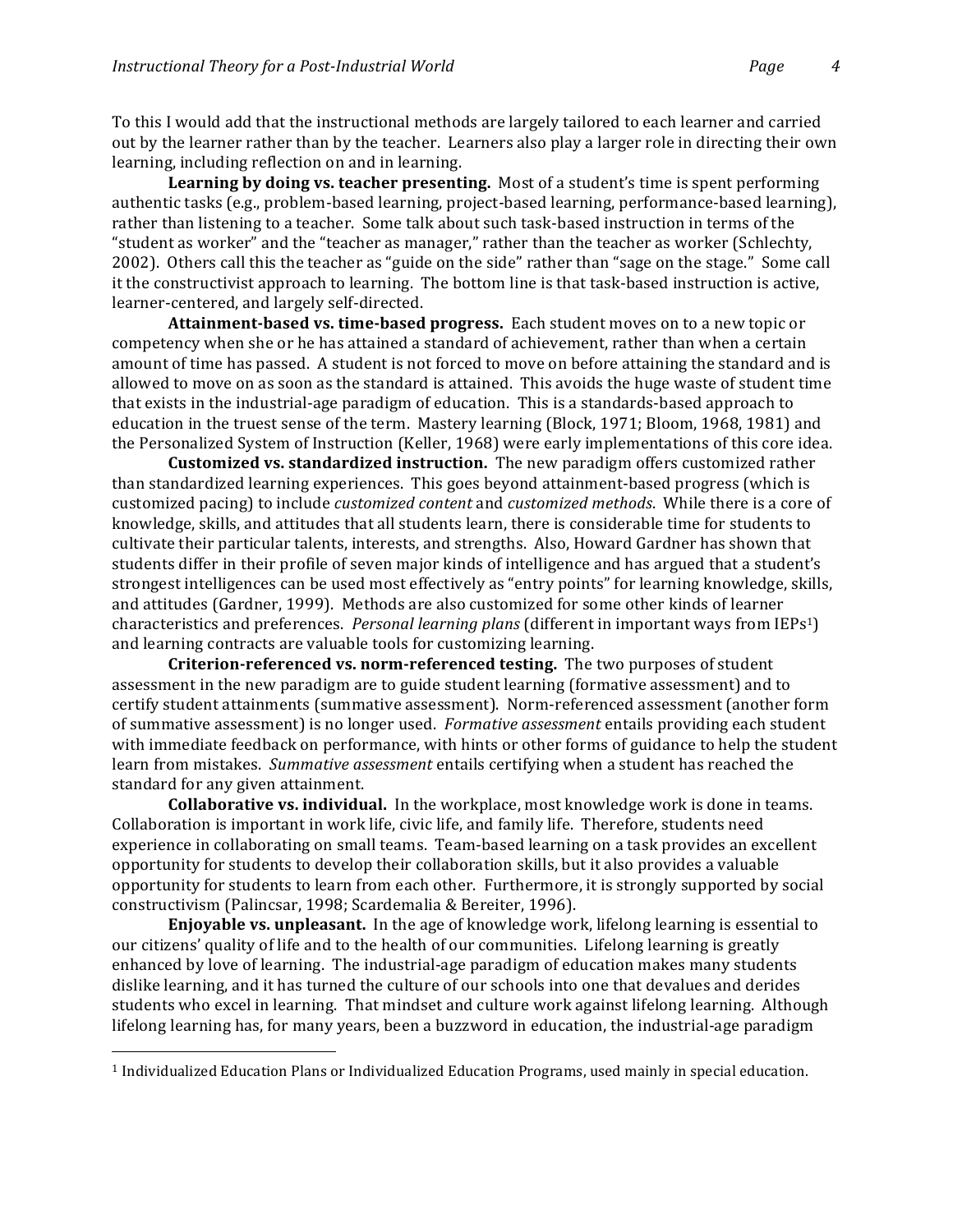inherently impedes it. The post-industrial paradigm changes this by instilling a love of learning in students. This requires switching from extrinsic to *intrinsic motivation*, such as switching from motivation based on grades that compare students' performances to motivation based on the satisfaction of completing a valued task. It also requires learning though authentic, engaging tasks, as is typically done in problem-based and project-based learning.

These core ideas represent essential characteristics of post-industrial educational and training systems - ideas on a level of universality for post-industrial instruction as Merrill's First Principles of instruction are for all paradigms of instruction. However, the ways in which they are implemented are likely to vary considerably from one educational system to another. The following is a vision of instruction for one possible implementation of these core ideas.

### A Vision of the Post-industrial Paradigm of Instruction

**Task and instructional spaces.** Think of the learning environment as comprised of two "spaces": the task space and the instructional space. In the task space, the students are introduced to an authentic problem or project, usually in small teams. They work on the task until they encounter a learning gap (knowledge, skills, understandings, values, attitudes, dispositions, etc.). At that point, each student leaves the task space and enters their personalized instructional space to work on acquiring what they are missing. For example, research shows that learning a skill is facilitated to the extent that instruction *tells* the students how to do it, *shows* them how to do it for diverse situations, and gives them *practice* with immediate feedback, again for diverse situations, so the students learn to generalize or transfer the skill to the range of situations they will encounter in the real world. Each student continues to practice until she or he reaches the standard of mastery for the skill. Upon reaching the standard, the student then returns to the "task space" to apply what he or she has learned to the task and continue working on it until the next learning gap is encountered, and this learning cycle is repeated. Well-validated instructional theories have been developed to offer guidance for the design of both the task space and the instructional space (see Reigeluth, 1999b; Reigeluth & Carr-Chellman, 2009c, for examples).

**Team and individual assessment.** One of the problems with task-based learning as it is often implemented is that students are assessed on the quality of the team "product." This gives you no idea as to who has acquired which competencies. It also does not give you any indication of each student's ability to transfer those competencies to other situations where they may be needed. Team assessment is important, but you also need individual assessment, and the instructional space offers an excellent opportunity to do this. Like the task space, the instructional space is performance oriented. The practice opportunities (offered primarily in a computer simulation for immediate, customized feedback and authenticity) continue to be offered to a student until the student reaches the criterion for number of correct performances in a row that is required by the standard. When automatization of a skill (Anderson, 1996) is important, there is also a criterion for speed of performance that must be met. In this manner, student assessment is fully integrated into the instruction, and there is no waste of time in conducting a separate assessment. Furthermore, the assessment assures that each student has attained the standard for the full range of situations in which the competency will be needed.

**Instructional strategies for the task space.** There is much validated guidance for the design of the task space, including universal and situational principles for the task space (see Savery, 2009, for a comprehensive summary). They include guidance for selecting a good task at the right level of complexity, forming small groups, self-directed learning, what the teacher should do, how debriefing should be done, and more. Computer-based simulations are often highly effective for creating and supporting the task environment, but the task space could be comprised entirely of places, objects, and people in the real world, or it could be a combination of computer simulation and real-world environments.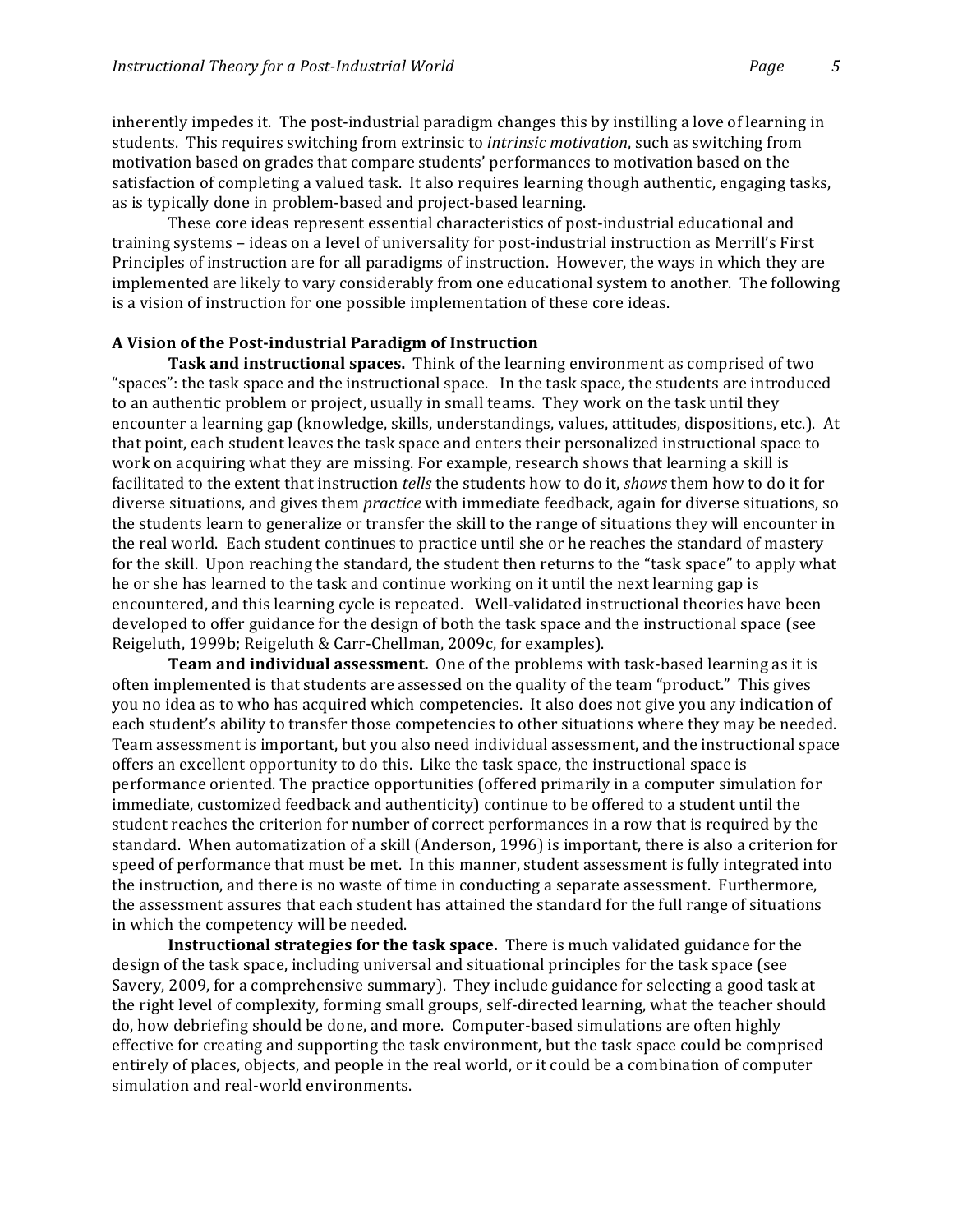**Instructional strategies for the instructional space.** Selection of instructional strategies here is primarily based on the type of learning (ends of instruction) involved (see Unit 3 in Reigeluth & Carr-Chellman, 2009c). For memorization, drill and practice is most effective (Salisbury, 1990). For skill application, tutorials with generality, examples, practice, and immediate feedback are most effective (Romiszowski, 2009). For conceptual understanding, connecting new concepts to existing concepts in a student's cognitive structures requires the use of such methods as analogies, context (advance organizers), comparison and contrast, analysis of parts and kinds, and various other techniques based on the dimensions of understanding required (Reigeluth, 1983). For theoretical understanding, causal relationships are best learned through exploring causes (explanation), effects (prediction), and solutions (problem solving); and natural processes are best learned through description of the sequence of events in the natural process (Reigeluth & Schwartz, 1989). These sorts of instructional strategies have been well researched for their effectiveness, efficiency, and appeal. And they are often best implemented through computer-based tutorials, simulations, and games.

Again, this is but one vision of the post-industrial paradigm of instruction. I encourage you to try to think of additional visions that implement the core ideas of the post-industrial era. To do so, it may be helpful to consider the ways that roles are likely to change in the new paradigm of instruction.

#### Key Roles in the Post-industrial Paradigm of Instruction<sup>2</sup>

## *New roles for teachers*

The teacher's role has changed dramatically in the new paradigm of instruction from the "sage on the stage" to the "guide on the side." I currently see three major roles involved in being a guide. First, the teacher is a *designer of student work* (Schlechty, 2002). The student work includes that which is done in both the task space and the instructional space. Second, the teacher is a *facilitator of the learning process.* This includes helping to develop a personal learning plan, coaching or scaffolding the student's learning when appropriate, facilitating discussion and reflection, and arranging availability of various human and material resources. Third, and perhaps most important in the public education sector, the teacher is a *caring mentor*, a person who is concerned with the full, well-rounded development of the student. These are only three of the most important new roles that teachers serve, but not all teachers need perform all the roles. Different kinds of teachers with different kinds and levels of training and expertise are involved (including students as teachers – see next section).

#### *New\$roles\$for\$students*

!!!!!!!!!!!!!!!!!!!!!!!!!!!!!!!!!!!!!!!!!!!!!!!!!!!!!!!

First, learning is an active process. The student must exert effort to learn. The teacher cannot do it for the student. This is why Schlechty (2002) characterizes the new paradigm as one in which *the student is the worker*, and that the teacher is the designer of the student's work.

Second, to prepare the student for lifelong learning, the teacher helps each student to become a *self-directed and self-motivated learner*. Students are self-motivated to learn when they first go to school. The industrial-age paradigm systematically destroys that self-motivation by removing all self-direction and giving students boring work that is not relevant to their lives. In contrast, the post-industrial system is designed to nurture self-motivation through self-direction and active learning. Student motivation is key to educational productivity and helping students to realize their potential. It also greatly reduces discipline problems, drug use, and much more.

Third, it is often said that the best way to learn something is to *teach* it. Students are perhaps the most under-utilized resource in our school systems. Furthermore, someone who has just learned something is often better at helping someone else learn it than is someone who learned

<sup>&</sup>lt;sup>2</sup> Much of this section is based on Reigeluth (2009) and Reigeluth, Watson, S., Watson, W., Dutta, Chen, and Powell (2008).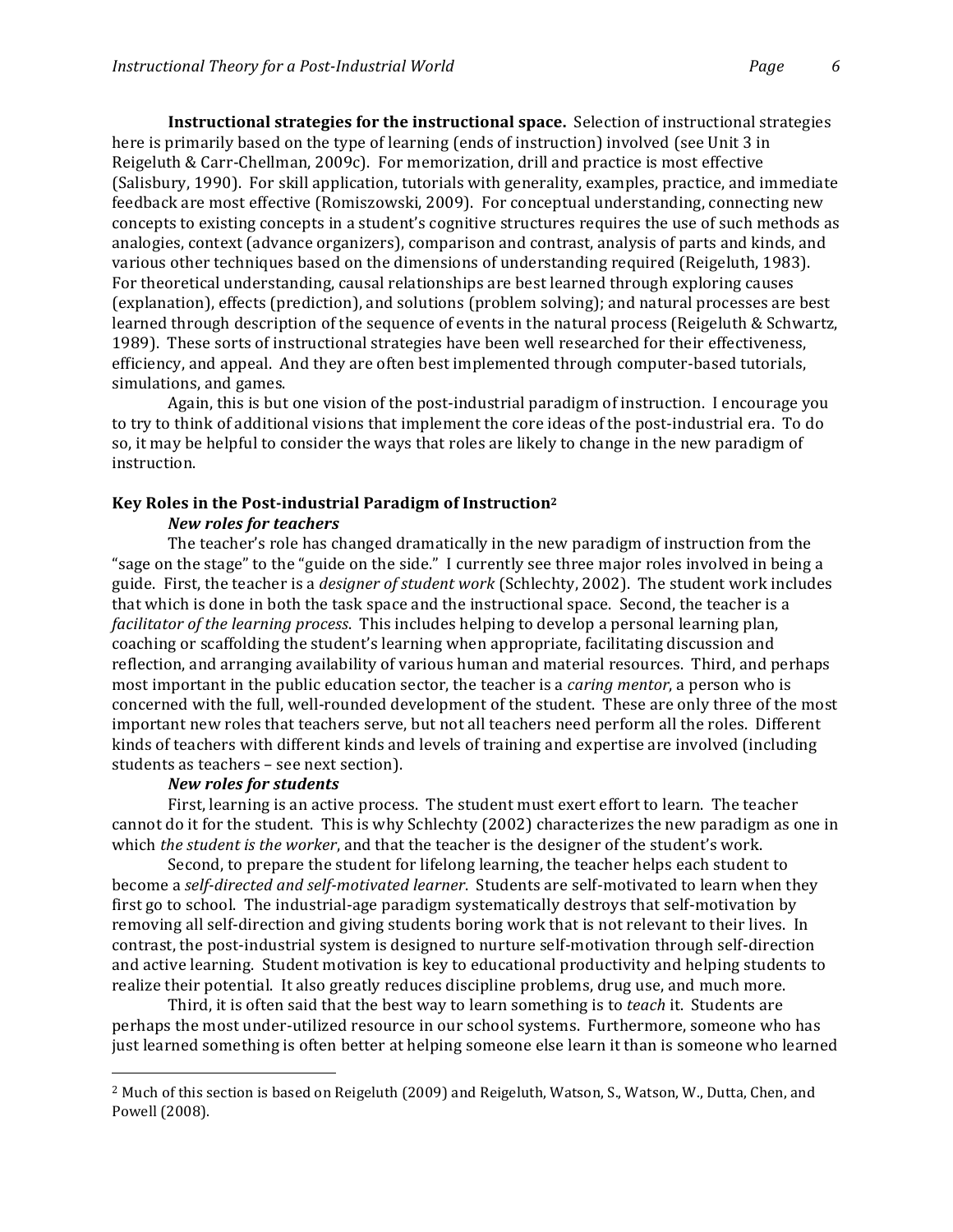it long ago. In addition to older students teaching slightly younger ones, peers can learn from each other in collaborative projects, and they can also serve as peer tutors. Therefore, new student roles include student as worker, self-directed learner, and teacher.

### *New\$roles\$for\$technology*

I currently see four main roles for technology to make the new paradigm of instruction feasible and cost-effective (Reigeluth & Carr-Chellman, 2009c; Reigeluth et al., 2008). Each of these is described next for the public education sector, but the roles are equally relevant in higher education, corporate training, military training, and education and training in other contexts.

**Record keeping for student learning.** Attainment-based student progress requires a personal record of attainments for each student. Technology saves teachers huge amounts of time for this. In this role, technology replaces the current report card, and it has three parts. First, it has a *Standards Inventory* that contains both required educational standards (national, state, and local) and optional educational standards for access by the teacher, student, and parents. Domain Theory (Bunderson, Wiley, & McBride, 2009) is highly instrumental for designing this technological tool. It presents a list of attainments that should or can be learned, along with levels or standards or criteria at which each can be learned. Second, it has a *Personal Attainments Inventory* that contains a record of what each student knows. In essence, it maps each student's progress on the attainments listed in the Standards Inventory (and perhaps some that are not yet listed there). It shows when each attainment was reached, which ones are required, what the next required attainments are in each area, and links to evidence of each attainment (in the form of summary data and/or original artifacts). Third, it has a *Personal Characteristics Inventory* that keeps track of each student's characteristics that influence learning, such as learning styles, profile of multiple intelligences, student interests, and major life events (Reigeluth & Carr-Chellman, 2009c; Reigeluth et al., 2008).

**Planning for student learning.** The personal learning plan, or contract, could also be very difficult for teachers to develop for all of their students. Here, again, is a role that technology is ideally suited to play. It helps the student, parents, and teacher to (a) decide on *long-term goals*; (b) identify the full range of attainments that are presently *within reach* for the student; (c) select from those options the ones that the student wants to pursue now (*short-term goals*), based on requirements, long-term goals, interests, opportunities, etc.; (d) identify *tasks* for attaining the short-term goals; (e) identify *other students* who are interested in doing the same tasks (if collaboration is desired or needed); (f) specify the roles that the teacher, parent, and any others might play in supporting the student in learning from the task; and  $(g)$  develop a contract that specifies goals, tasks, teams, parent and teacher roles, and the deadline for each task (Reigeluth et al., 2008).

**Instruction for student learning.** Trying to "instruct" 25 students who are learning different things at any point in time could be very difficult for teachers – if they had to be the instructional agent all the time, as is typical in the industrial-age paradigm. However, technology can introduce the task to a student (or small team) in the task space, provide instructional tools (such as simulations, tutorials, drill & practice, research tools, communication tools, and learning objects) in the instructional space to support learning during the task, provide tools for monitoring and supporting student progress on the task, and even provide tools to help teachers and others develop new tasks and instructional tools. Instructional theory is extremely important to guide the design of these tools (Reigeluth et al., 2008).

**Assessment for (and of) student learning.** Once more, conducting formative and summative assessments of students could be a nightmare for teachers, since students are not all taking a given test at the same time. And once again, technology can offer great relief. First, as mentioned earlier, assessment is *integrated with instruction*. The plentiful performance opportunities that are used to cultivate competencies are used for both formative and summative assessments. Second, the assessments present *authentic tasks* on which the students demonstrate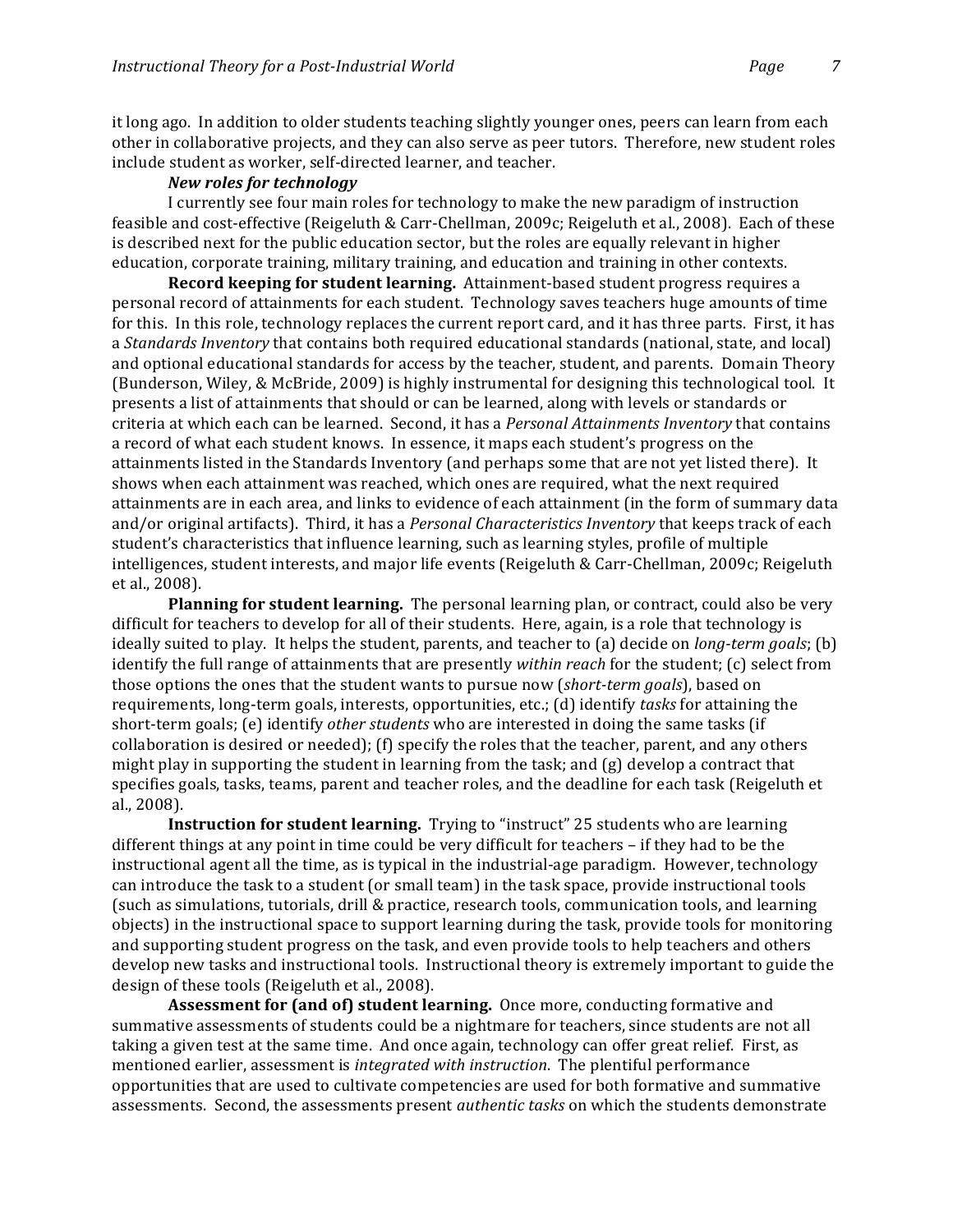their knowledge, understanding, and skill. Third, whether in a simulation or a tutorial or drill and practice, the technology is designed to evaluate whether or not the criterion was met on each performance and to provide *formative feedback* to the student immediately for the greatest impact. When the criteria for successful performance have been met on *x* out of the last *y* performances, the *summative assessment* is complete and the corresponding attainment is automatically checked off in the student's personal inventory of attainments. In the few cases where the technology cannot assess the performance, an observer has a handheld device with a rubric for assessment and personally provides the immediate feedback on student performances. The information from the handheld device is uploaded into the computer system, where it is placed in the student's personal inventory. Finally, technology provides tools to help teachers develop assessments and link them to the standards (Reigeluth et al., 2008).

Note that these four roles or functions are seamlessly integrated (Reigeluth & Carr- $Chellman, 2009c$ . The record-keeping tool provides information automatically for the planning tool. The planning tool identifies instructional tools that are available. The assessment tool is integrated into the instructional tool. And the assessment tool feeds information automatically into the record-keeping tool (Reigeluth et al., 2008; Watson, Lee, & Reigeluth, 2007). In our earlier work we used the term "Learning Management System" for this comprehensive, personalized, integrated tool, but that term is often used to describe course management systems. Therefore, to avoid confusion, we have decided to call this the Personalized Integrated Educational System (PIES).!!

Also, please note that there are many other roles for the PIES (Reigeluth et al., 2008). These "secondary" roles include communications (email, blogs, web sites, discussion boards, wikis, whiteboards, instant messaging, podcasts, videocasts, etc.), PIES administration (offering access to information and authority to input information based on role and information type), general student data (student's address, parent/guardian information, mentor-teacher and school, student's location/attendance, health information), school personnel information (address, certifications and awards, location, assigned students, tools authored, student evaluations that they have performed, teacher professional development plan and records, repository of teaching tools, awards their students have received), and more.

It should be apparent that technology will play a crucial role in the success of the postindustrial paradigm of education. It will enable a quantum improvement in student learning, and likely at a lower cost per student per year than in the current industrial-age paradigm. Just as the electronic spreadsheet made the accountant's job quicker, easier, less expensive, and more enjoyable, so the PIES described here will make the teacher's job quicker, easier, less expensive, and more enjoyable. But instructional theory is sorely needed for technology to realize its potential contribution.

## **Conclusion**

While much instructional theory has been generated to guide the design of the new paradigm of instruction, much remains to be learned. We need to learn how to better address the strong emotional basis of learning (Greenspan, 1997), foster emotional and social development, and promote the development of positive attitudes, values, morals, and ethics, among other things. It is my hope that you, the reader, will rise to the challenge and help further advance the knowledge we need to greatly improve our ability to help every student reach his or her potential.

#### **Key!Principles**

1. In the post-industrial world, we need to transform most of our educational and training systems from ones that are designed for sorting students to ones that are designed to maximize learning – from ones in which student progress is time-based to ones in which it is attainment-based. This transformation will require advances in both instructional theory and instructional technology.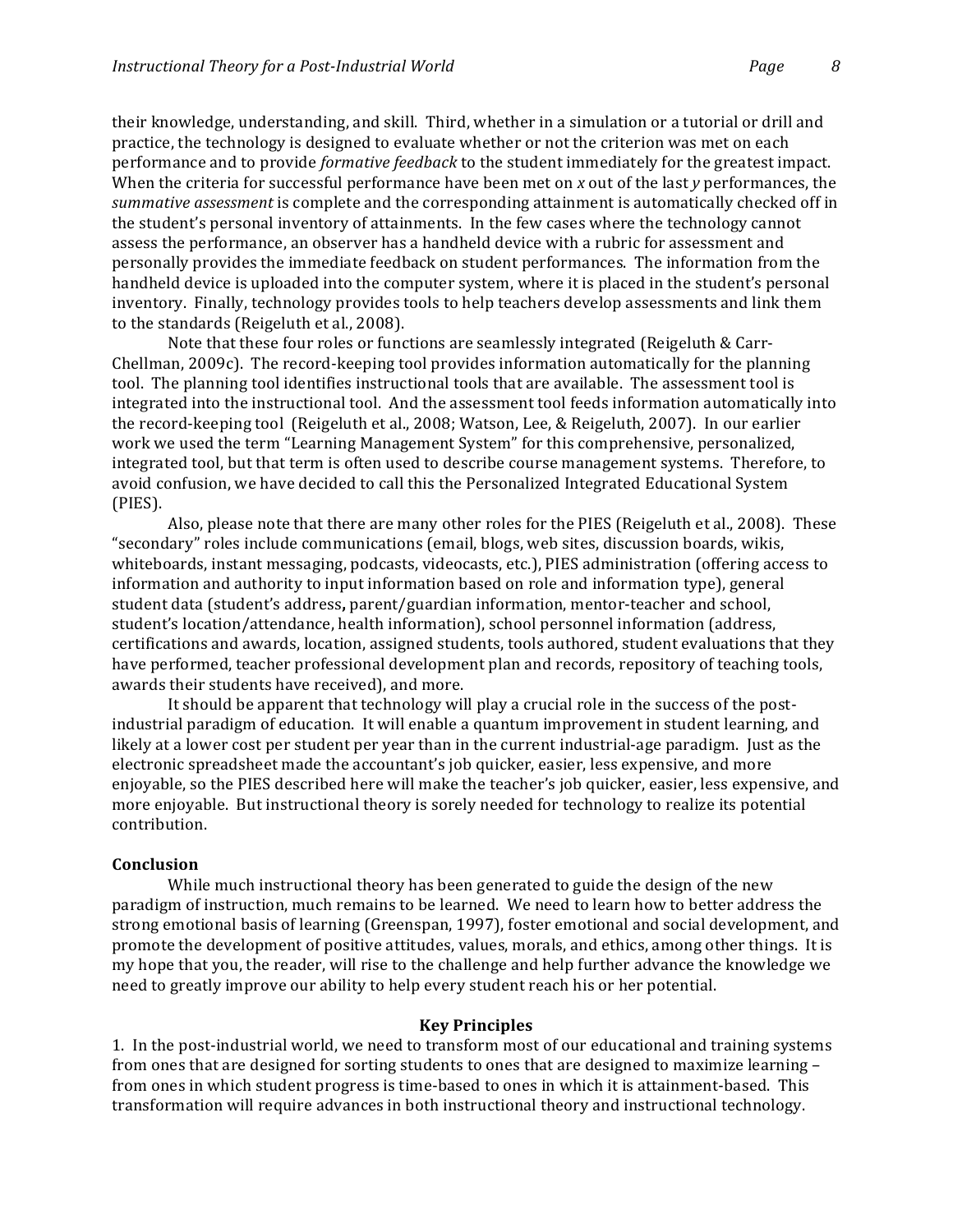2. Merrill's First Principles (task-centeredness, activation, demonstration, application, and integration) provide a good, albeit general, summary of the most important features for high quality instruction. For more detailed guidance, we must look at the "situationalities" that determine the ways in which instruction should differ from one situation to another. Research to date indicates that these are based primarily on differing means (different approaches to instruction) and differing ends (different learning outcomes or kinds of learning).

3. It is helpful to look at a holistic vision of what the new paradigm of instruction might be like. I proposed that it will be characterized by the following core ideas: learning-focused, learnercentered, learning by doing, attainment-based progress, customized instruction, criterionreferenced testing, collaborative learning, and enjoyable learning.

4. I have proposed a vision of instruction for one possible implementation of these core ideas. It describes: task and instructional spaces, team and individual assessment, instructional strategies for the task space, and instructional strategies for the instructional space.

5. As part of the new paradigm of instruction, new roles for teachers include: designer of student work, facilitator of the learning process, and caring mentor; and new roles for students include: worker, self-directed learner, and teacher.

6. Under the new paradigm, technology will fill four major roles: record keeping for student learning, planning for student learning, providing instruction for student learning, and assessing for student learning.

## **References**

Anderson, J. R. (1996). *The architecture of cognition*. Mahwah, NJ: Lawrence Erlbaum Associates. Block, J. H. (1971). *Mastery learning: Theory and practice*. New York: Holt, Rinehart and Winston, Inc.

Bloom, B. S. (1968). Learning for mastery. *Evaluation Comment, 1*(1), 1-12.

- Bloom, B. S. (1981). *All our children learning*. New York: McGraw-Hill.
- Bunderson, C. V., Wiley, D. A., & McBride, R. (2009). Domain Theory for instruction: Mapping attainments to enable learner-centered education. In C. M. Reigeluth & A. A. Carr-Chellman (Eds.), Instructional-design theories and models: Building a common knowledge base (Vol. III, pp. 327-347). New York: Routledge.
- Gardner, H. E. (1999). Multiple approaches to understanding. In C. M. Reigeluth (Ed.), *Instructional*design theories and models, vol. II: A new paradigm of instructional theory (pp. 69-89). Mahwah, NJ: Lawrence Erlbaum Associates.
- Greenspan, S. I. (1997). *The growth of the mind and the endangered origins of intelligence*. Reading, MA: Addison-Wesley Publishing Company.
- Keller. F.S. (1968). "Goodbye teacher...". *Journal of Applied Behavior Analysis*, 1, 78-89.
- McCombs, B., & Whisler, J. S. (1997). *The learner-centered classroom and school: Strategies for increasing student motivation and achievement*. San Francisco: Jossey-Bass Publishers.
- Merrill, M. D. (2007). First principles of instruction: A synthesis. In R. A. Reiser & J. V. Dempsey (Eds.), *Trends and issues in instructional design and technology* (2nd ed., pp. 62-71). Upper Saddle River, NJ: Merrill/Prentice-Hall.
- Merrill, M. D. (2009). First principles of instruction. In C. M. Reigeluth & A. A. Carr-Chellman (Eds.), *Instructional-design theories and models: Building a common knowledge base* (Vol. III, pp. 41-56). New York: Routledge.
- Palincsar, A. S. (1998). Social constructivist perspectives on teaching and learning. *Annual Review of* Psychology, 49, 345-375.
- Reigeluth, C. M. (1983). Meaningfulness and Instruction: Relating What Is Being Learned to What a Student Knows. *Instructional Science, v12 n3 p197-218 Oct 1983, 12*(3).
- Reigeluth, C. M. (1987). The search for meaningful reform: A third-wave educational system. *Journal of Instructional Development, 10*(4), 3-14.